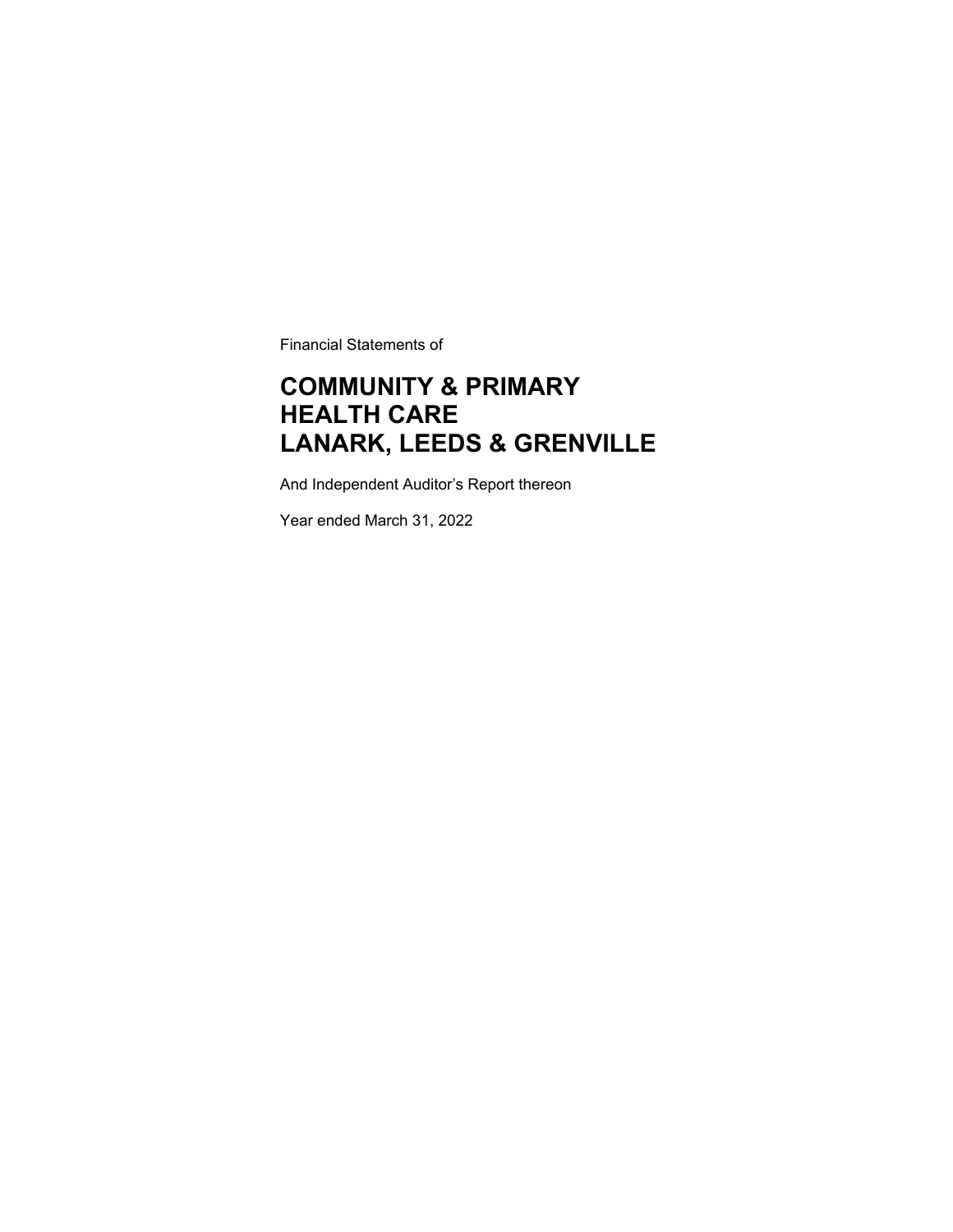Table of Contents

Year ended March 31, 2022

|--|

| Management's Responsibility for the Financial Reporting |  |
|---------------------------------------------------------|--|
| <b>Independent Auditors' Report</b>                     |  |
|                                                         |  |
|                                                         |  |
|                                                         |  |
|                                                         |  |
|                                                         |  |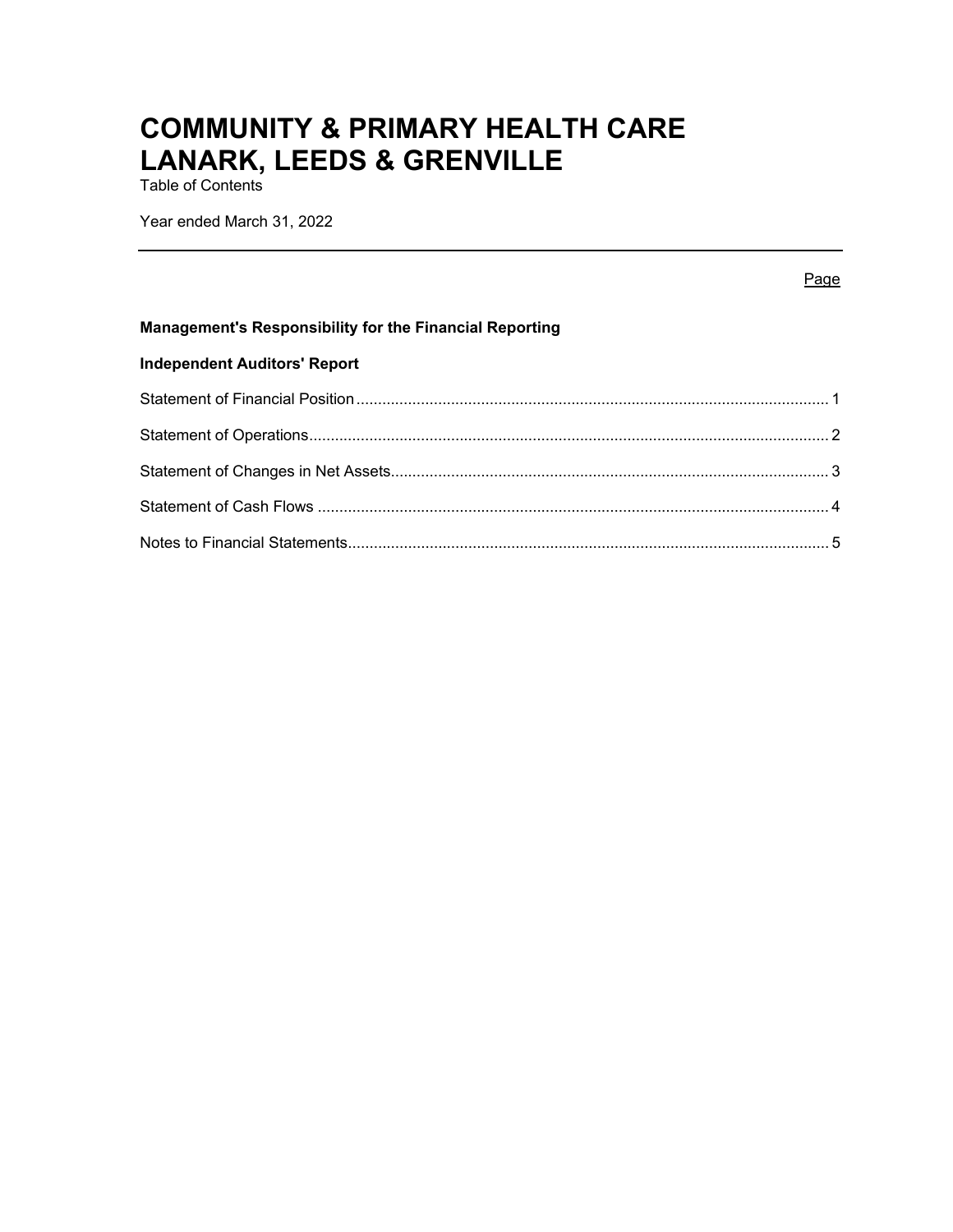#### **Management's Responsibility for the Financial Reporting**

The accompanying financial statements of Community & Primary Health Care Lanark, Leeds & Grenville are the responsibility of the Organization's management and have been prepared in compliance with legislation, and in accordance with Canadian accounting standards for not-for-profit organizations. A summary of significant accounting policies are described in note 2 to the financial statements. The preparation of financial statements necessarily involved the use of estimates based on management's judgement, particularly when transactions affecting the current accounting period cannot be finalized with certainty until future periods.

The Organization's management maintains a system of internal controls designed to provide reasonable assurance that assets are safeguarded, transactions are properly authorized and recorded in compliance with legislative and regulatory requirements, and reliable financial information is available on a timely basis for preparation of financial statements. These systems are monitored and evaluated by management.

Management meets with the external auditors to review the financial statements and discuss any significant financial reporting or internal control matters. The Board of Directors meets with management subsequently to review these same matters prior to the Board's approval of the financial statements.

The financial statements have been audited by KPMG LLP, independent external auditors appointed by the Organization. The accompanying Independent Auditors' Report outlines their responsibilities, the scope of their examination and their opinion on the Organization's financial statements

 $\overline{a}$ 

Jennifer Eastwood, Board Treasurer Tina Montgomery, Executive Director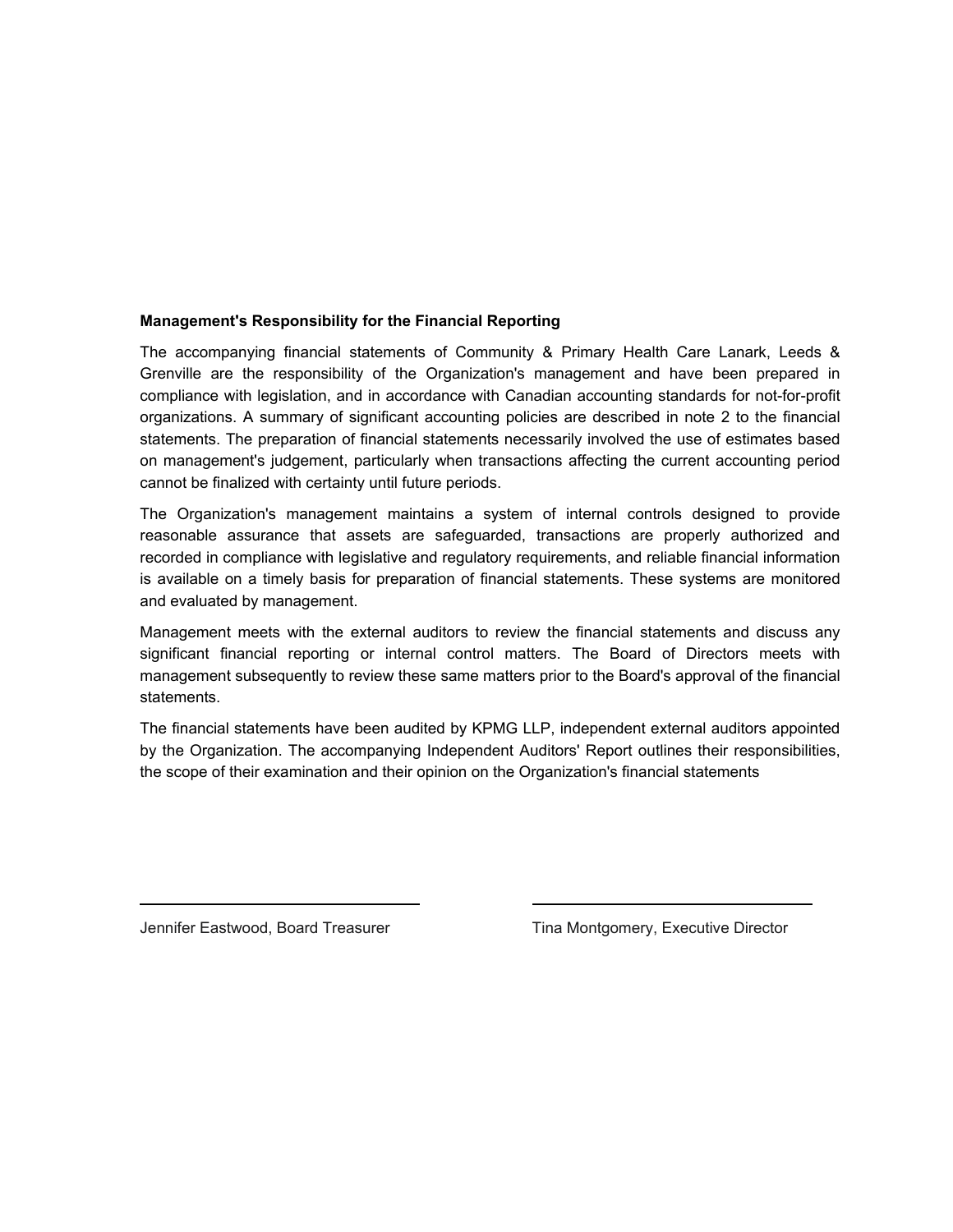

KPMG LLP 22 Wilson Street, West Perth ON K7H 2M9 Canada Tel 613-267-6580 Fax 613-267-7563

### **INDEPENDENT AUDITORS' REPORT**

To the Directors of Community & Primary Health Care Lanark, Leeds & Grenville

### *Qualified Opinion*

We have audited the financial statements of Community & Primary Health Care Lanark, Leeds & Grenville (the "Entity"), which comprise:

- the statement of financial position as at March 31, 2022
- the statement of operations for the year then ended
- the statement of changes in net assets for the year then ended
- the statement of cash flows for the year then ended
- and notes to the financial statements, including a summary of significant accounting policies

(hereinafter referred to as the "financial statements").

In our opinion, except for the effects of the matters described in the *"Basis for Qualified Opinion*<sup>"</sup> paragraph, the financial statements present fairly, in all material respects, the financial position of the Entity as at March 31, 2022, and its results of operations, and its cash flows for the year then ended in accordance with Canadian accounting standards for not-for-profit organizations.

### *Basis for Qualified Opinion*

In common with many not-for-profit organizations, the Entity derives revenue from fundraising and donation revenues, the completeness of which is not susceptible to satisfactory audit verification. Accordingly, verification of these revenues was limited to the amounts recorded in the records of the Entity.

Therefore, we, and the predecessor auditor, were not able to determine whether any adjustments might be necessary to:

- the current assets reported in the statements of financial position as at March 31, 2022 and March 31, 2021
- the fundraising and donations revenues and excess of revenue over expenses reported in the statements of operations for the years ended March 31, 2022 and March 31, 2021
- the unrestricted net assets, at the beginning and end of the year, reported in the statements of changes in net assets for the years ended March 31, 2022 and March 31, 2021
- the excess of revenue over expenses reported in the statements of cash flows for the years ended March 31, 2022 and March 31, 2021.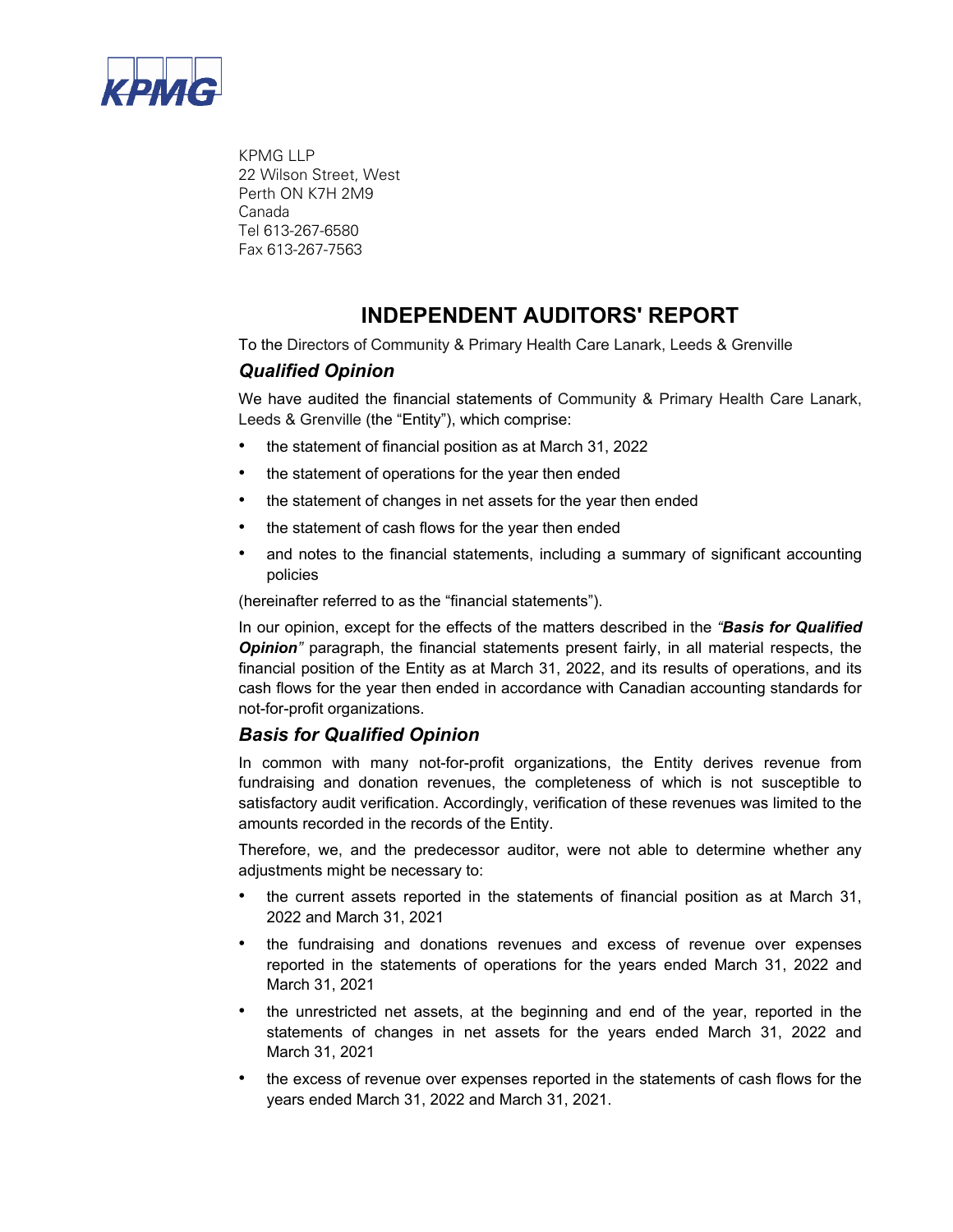

Page 2

The predecessor auditor's opinion on the financial statements for the year ended March 31, 2021 is qualified accordingly because of the possible effects of this limitation in scope.

We conducted our audit in accordance with Canadian generally accepted auditing standards. Our responsibilities under those standards are further described in the "*Auditors' Responsibilities for the Audit of the Financial Statements"* section of our auditors' report.

We are independent of the Entity's in accordance with the ethical requirements that are relevant to our audit of the financial statements in Canada and we have fulfilled our other responsibilities in accordance with these requirements.

We believe that the audit evidence we have obtained is sufficient and appropriate to provide a basis for our qualified opinion.

### *Other Matter – Comparative Information*

The financial statements as at and for the year ended March 31, 2021 were audited by another auditor who expressed a qualified opinion on those financial statements on June 23, 2021 due to the matter described in the *"Basis for Qualified Opinion"* section.

### *Responsibilities of Management and Those Charged with Governance for the Financial Statements*

Management is responsible for the preparation and fair presentation of the financial statements in accordance with Canadian accounting standards for not-for-profit organizations, and for such internal control as management determines is necessary to enable the preparation of financial statements that are free from material misstatement, whether due to fraud or error.

In preparing the financial statements, management is responsible for assessing the Entity's ability to continue as a going concern, disclosing as applicable, matters related to going concern and using the going concern basis of accounting unless management either intends to liquidate the Entity or to cease operations, or has no realistic alternative but to do so.

Those charged with governance are responsible for overseeing the Entity's financial reporting process.

### *Auditors' Responsibilities for the Audit of the Financial Statements*

Our objectives are to obtain reasonable assurance about whether the financial statements as a whole are free from material misstatement, whether due to fraud or error, and to issue an auditors' report that includes our opinion.

Reasonable assurance is a high level of assurance, but is not a guarantee that an audit conducted in accordance with Canadian generally accepted auditing standards will always detect a material misstatement when it exists.

Misstatements can arise from fraud or error and are considered material if, individually or in the aggregate, they could reasonably be expected to influence the economic decisions of users taken on the basis of the financial statements.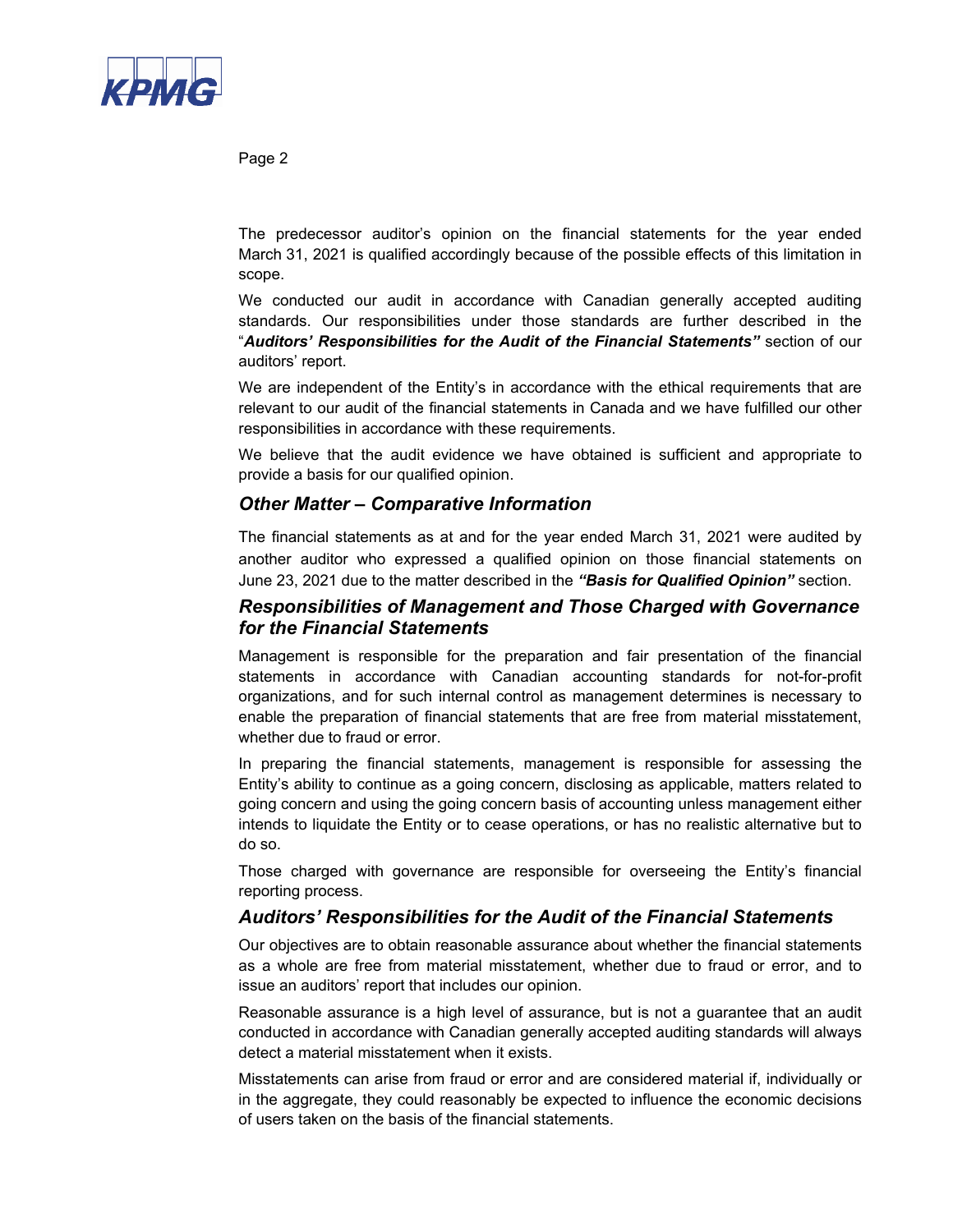

Page 3

As part of an audit in accordance with Canadian generally accepted auditing standards, we exercise professional judgment and maintain professional skepticism throughout the audit.

We also:

• Identify and assess the risks of material misstatement of the financial statements, whether due to fraud or error, design and perform audit procedures responsive to those risks, and obtain audit evidence that is sufficient and appropriate to provide a basis for our opinion.

The risk of not detecting a material misstatement resulting from fraud is higher than for one resulting from error, as fraud may involve collusion, forgery, intentional omissions, misrepresentations, or the override of internal control.

- Obtain an understanding of internal control relevant to the audit in order to design audit procedures that are appropriate in the circumstances, but not for the purpose of expressing an opinion on the effectiveness of the Entity's internal control.
- Evaluate the appropriateness of accounting policies used and the reasonableness of accounting estimates and related disclosures made by management.
- Conclude on the appropriateness of management's use of the going concern basis of accounting and, based on the audit evidence obtained, whether a material uncertainty exists related to events or conditions that may cast significant doubt on the Entity's ability to continue as a going concern. If we conclude that a material uncertainty exists, we are required to draw attention in our auditors' report to the related disclosures in the financial statements or, if such disclosures are inadequate, to modify our opinion. Our conclusions are based on the audit evidence obtained up to the date of our auditors' report. However, future events or conditions may cause the Entity to cease to continue as a going concern.
- Evaluate the overall presentation, structure and content of the financial statements, including the disclosures, and whether the financial statements represent the underlying transactions and events in a manner that achieves fair presentation.
- Communicate with those charged with governance regarding, among other matters, the planned scope and timing of the audit and significant audit findings, including any significant deficiencies in internal control that we identify during our audit.

 $KPMS$  11P

Chartered Professional Accountants, Licensed Public Accountants Perth, Canada June 20, 2022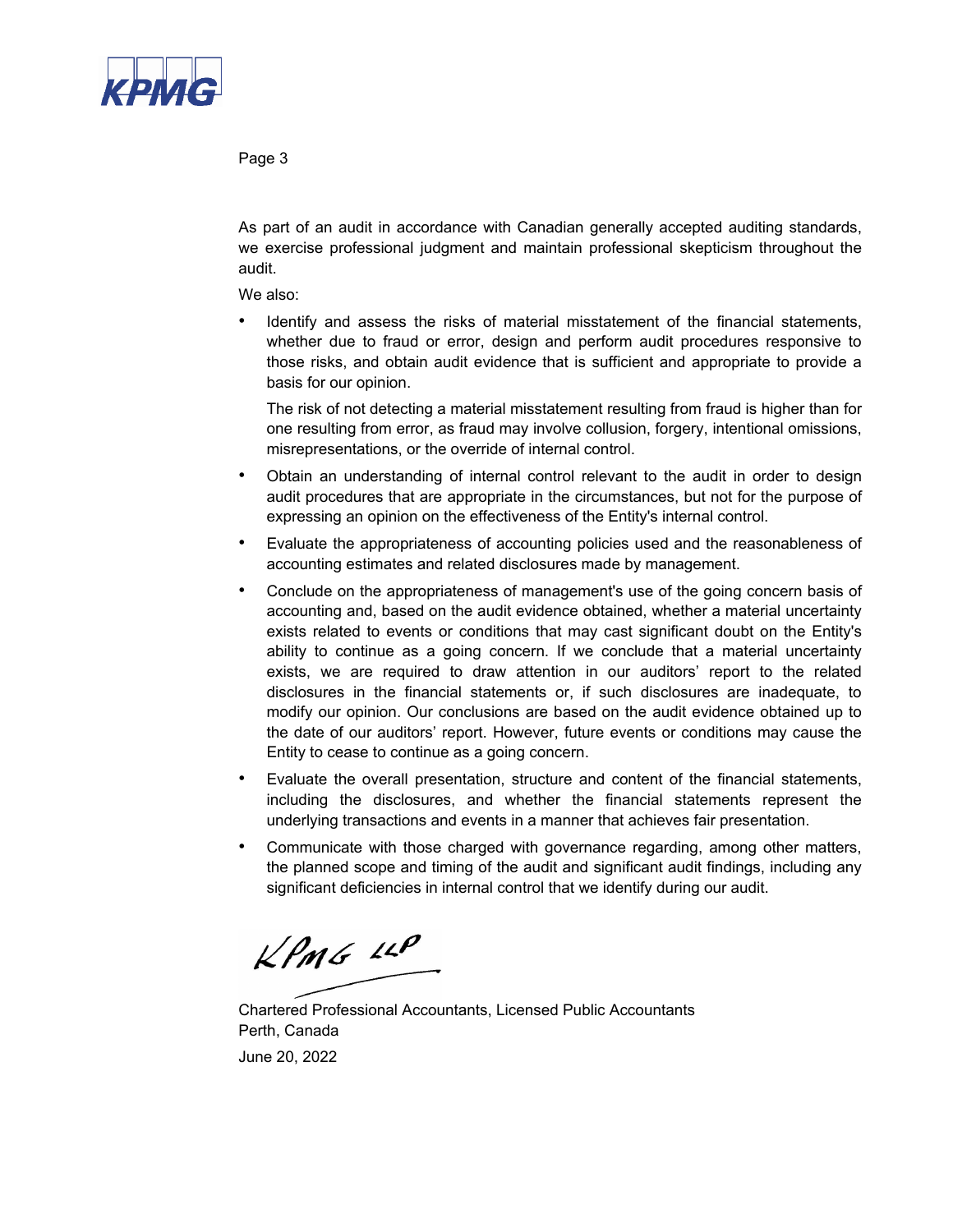Statement of Financial Position

March 31, 2022, with comparative information for 2021

|                                                   | 2022            | 2021            |
|---------------------------------------------------|-----------------|-----------------|
| <b>Assets</b>                                     |                 |                 |
| Current assets:                                   |                 |                 |
| Cash                                              | \$<br>1,303,948 | \$<br>892,309   |
| Accounts receivable                               | 239,588         | 312,210         |
| Prepaid expenses                                  | 27,445          | 25,302          |
|                                                   | 1,570,981       | 1,229,821       |
| Capital assets (note 3)                           | 8,193,253       | 8,506,497       |
|                                                   | \$<br>9,764,234 | \$<br>9,736,318 |
| <b>Liabilities and Net Assets</b>                 |                 |                 |
|                                                   |                 |                 |
| <b>Current liabilities:</b>                       |                 |                 |
| Accounts payable and accrued liabilities          | \$<br>372,545   | \$<br>438,593   |
| Government remittances payable                    | 38,716          | 86,513          |
| Deferred revenue (note 4)                         | 9,534           |                 |
| Current portion of fixed term loan (note 5)       | 87,964          | 82,281          |
| Current portion of lease contribution (note 6(a)) | 246,467         | 246,467         |
|                                                   | 755,226         | 853,854         |
| Fixed term loan (note 5)                          | 1,231,536       | 1,322,317       |
| Deferred lease contributions (note 6(a))          | 1,335,032       | 1,581,499       |
| Deferred capital contributions (note 6(b))        | 3,392,509       | 3,514,042       |
| Net assets:                                       |                 |                 |
| Unrestricted                                      | (434, 849)      | (1, 127, 787)   |
| Viola Haggart Endowment Fund                      | 4,536           | 4,536           |
| Invested in capital assets (note 11)              | 3,480,244       | 3,587,857       |
|                                                   | 3,049,931       | 2,464,606       |
| Contingent liabilities (note 10)                  |                 |                 |
|                                                   | \$<br>9,764,234 | \$<br>9,736,318 |

See accompanying notes to financial statements.

Approved on behalf of the Board:

 $\bigoplus$   $\bigoplus$   $\bigoplus$   $\bigoplus$   $\bigoplus$   $\bigoplus$   $\bigoplus$   $\bigoplus$   $\bigoplus$   $\bigoplus$   $\bigoplus$   $\bigoplus$   $\bigoplus$   $\bigoplus$   $\bigoplus$   $\bigoplus$   $\bigoplus$   $\bigoplus$   $\bigoplus$   $\bigoplus$   $\bigoplus$   $\bigoplus$   $\bigoplus$   $\bigoplus$   $\bigoplus$   $\bigoplus$   $\bigoplus$   $\bigoplus$   $\bigoplus$   $\bigoplus$   $\bigoplus$   $\bigopl$ 

Jennifer Eastwood, Treasurer Tina Montgomery, Executive Director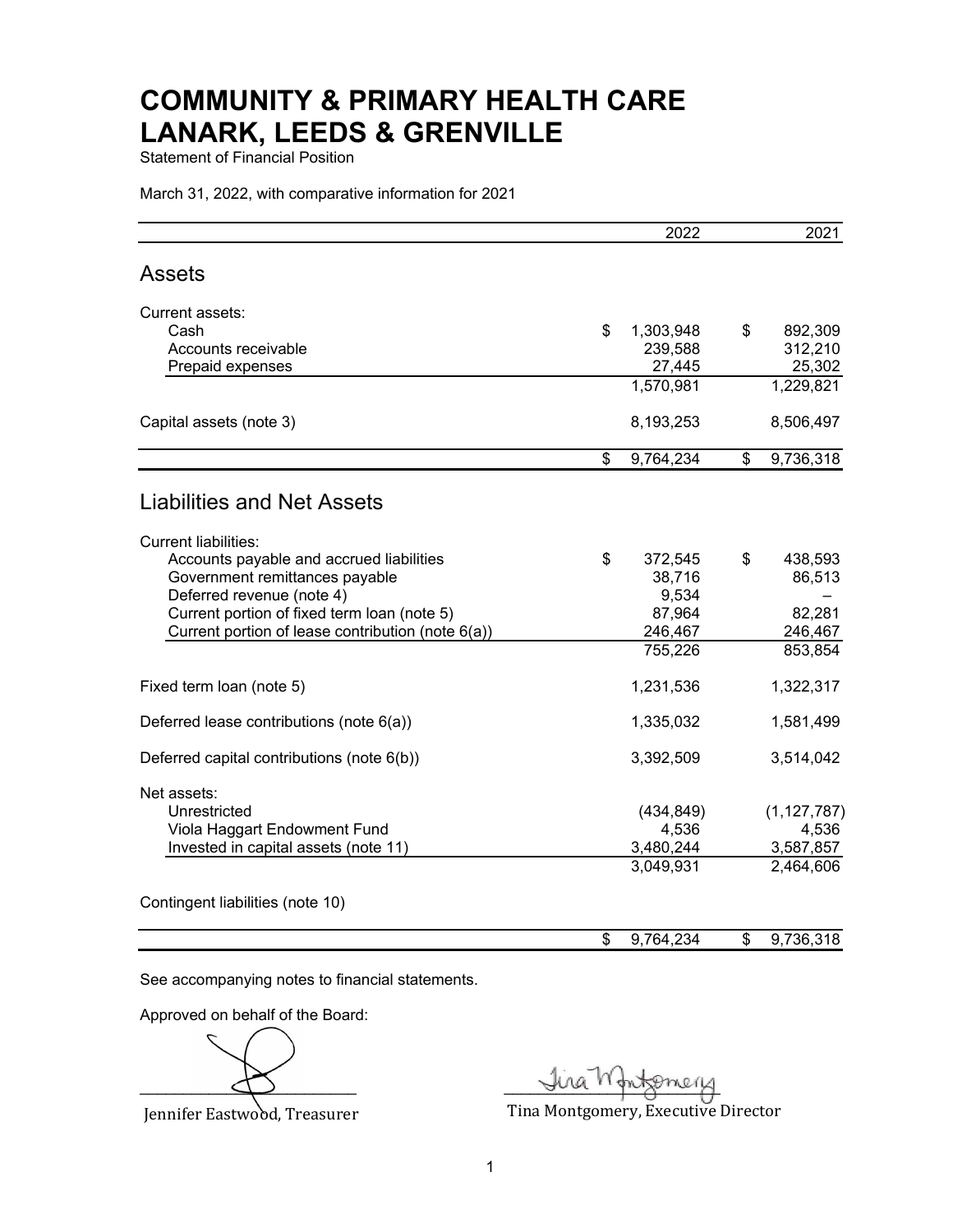Statement of Operations

Year ended March 31, 2022, with comparative information for 2021

|                                                | <b>Budget</b> | 2022          | 2021          |
|------------------------------------------------|---------------|---------------|---------------|
|                                                | (unaudited)   |               |               |
| Revenue:                                       |               |               |               |
| Government contributions (note 9)              | \$2,523,079   | \$2,549,063   | \$2,493,943   |
| <b>Client fees</b>                             | 1,953,556     | 1.988.729     | 1,786,432     |
| Amortization of deferred lease contribution    | 246,467       | 246,467       | 246,467       |
| Amortization of deferred capital contributions | 101,196       | 121,533       | 128,459       |
| Fundraising and donations                      | 141,000       | 216,679       | 72,163        |
| Other income                                   | 41,027        | 55,545        | 37,310        |
| Interest income                                |               | 3,318         | 2,268         |
|                                                | 5,006,325     | 5,181,334     | 4,767,042     |
| Expenses:                                      |               |               |               |
| Wages and benefits                             | 2,538,877     | 2,551,974     | 2,369,517     |
| Supplies and services                          | 1,038,091     | 996,356       | 1,024,186     |
| Building and grounds                           | 425,493       | 517,269       | 408,148       |
| Transportation                                 | 255,469       | 219,123       | 175,035       |
| <b>Equipment expenses</b>                      | 199,022       | 159,407       | 314,081       |
| Interest, fees and other                       | 73,860        | 58,346        | 57,296        |
| Postage and telephone                          | 42,249        | 30,172        | 33,789        |
| Advertising                                    | 33,514        | 23,461        | 19,234        |
| <b>Professional fees</b>                       | 12,249        | 17,515        | 17,766        |
| Insurance                                      | 14,075        | 17,391        | 15,992        |
| Staff training                                 | 9,457         | 4,995         | 4,853         |
|                                                | 4,642,356     | 4,596,009     | 4,439,897     |
| Excess of revenue over expenses                | \$<br>363,969 | \$<br>585,325 | \$<br>327,145 |

See accompanying notes to financial statements.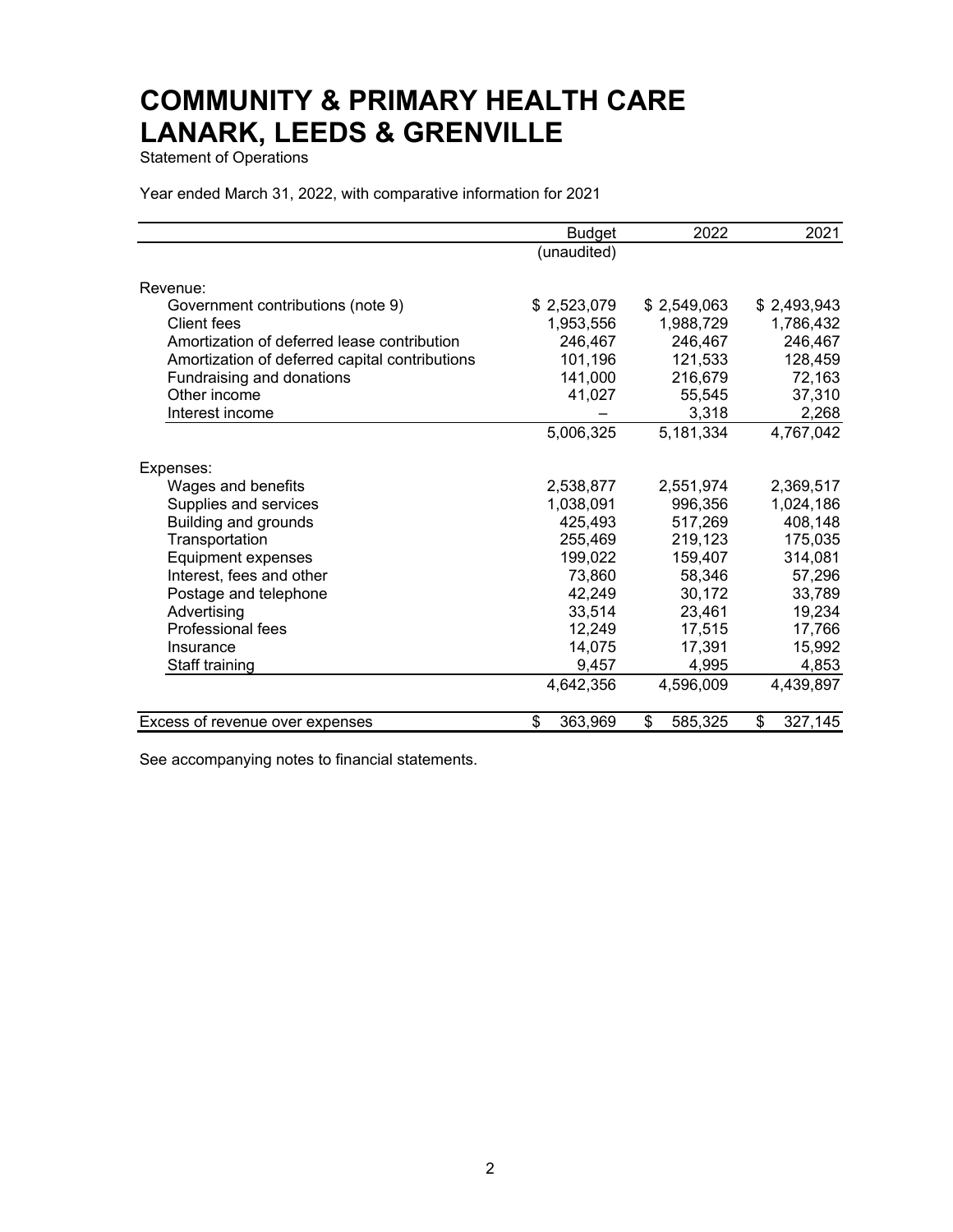Statement of Changes in Net Assets

#### Year ended March 31, 2022, with comparative information for 2021

|                                                               | Viola<br>Haggart |                |                   |                   |           |
|---------------------------------------------------------------|------------------|----------------|-------------------|-------------------|-----------|
|                                                               | Endowment        | Invested in    |                   | 2022              | 2021      |
|                                                               | Fund             | capital assets | Unrestricted      | Total             | Total     |
|                                                               |                  | (note 11)      |                   |                   |           |
| Balance,<br>beginning of year<br>(deficiency)                 | \$<br>4,536 \$   | 3,587,857      | \$(1,127,787)     | 2,464,606<br>- \$ | 2,137,461 |
| Excess of revenue<br>over expenses<br>(note 11(b))            |                  | (207, 196)     | 792,521           | 585,325           | 327,145   |
| Net change in investment<br>in capital assets<br>(note 11(b)) |                  | 99,583         | (99, 583)         |                   |           |
| Balance,<br>end of year                                       | 4,536<br>\$      | 3,480,244<br>S | (434,849) \$<br>S | 3,049,931<br>S    | 2,464,606 |

See accompanying notes to financial statements.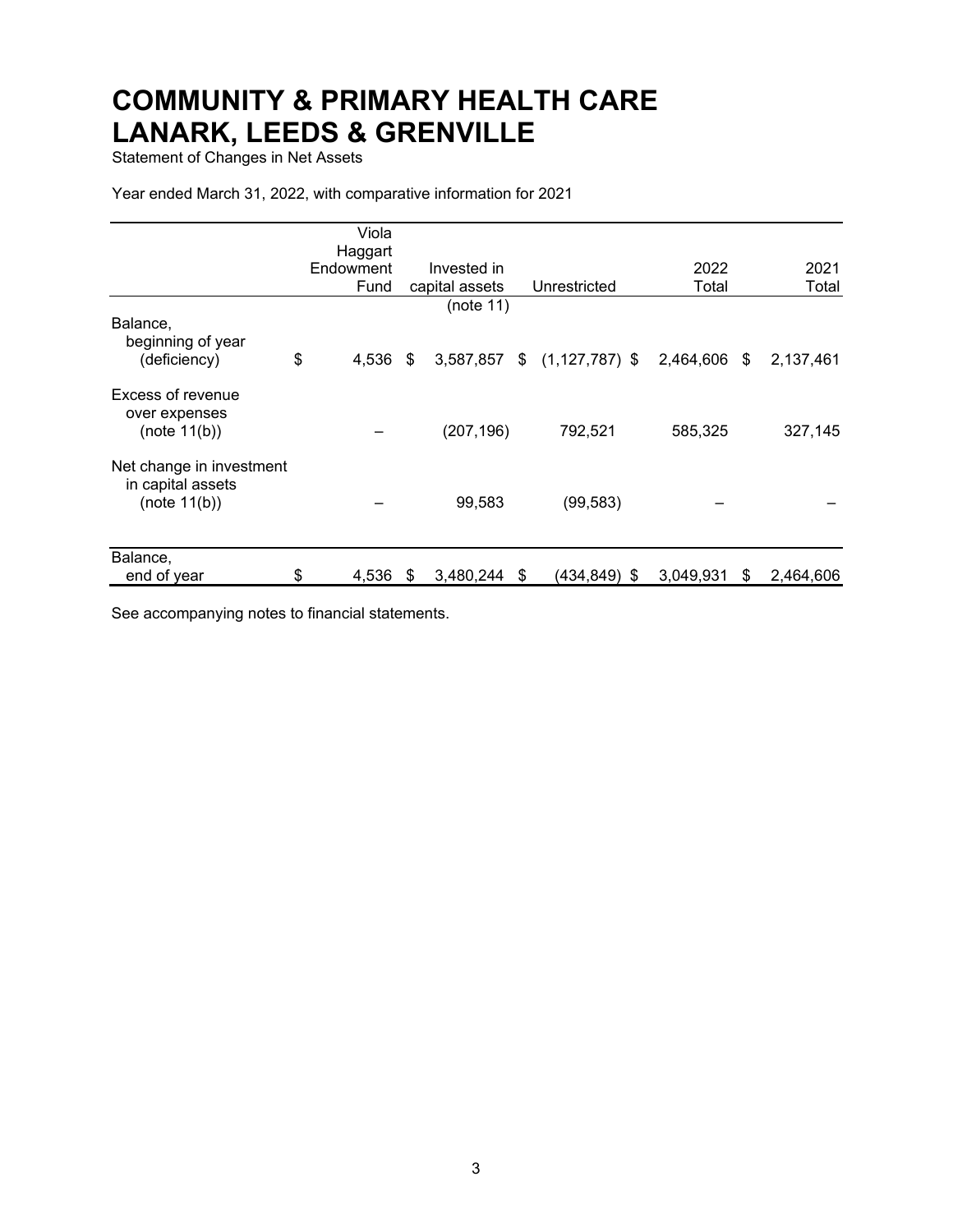Statement of Cash Flows

Year ended March 31, 2022, with comparative information for 2021

|                                                | 2022            | 2021          |
|------------------------------------------------|-----------------|---------------|
| Cash provided by (used for):                   |                 |               |
| Operating activities:                          |                 |               |
| Excess of revenue over expenses                | \$<br>585,325   | \$<br>327,145 |
| Items not involving cash:                      |                 |               |
| Amortization of deferred capital contributions | (121, 533)      | (128, 459)    |
| Amortization of deferred lease contributions   | (246, 467)      | (246,467)     |
| Amortization of capital assets                 | 328,729         | 352,349       |
| Change in non-cash operating working capital:  |                 |               |
| Accounts receivable                            | 72,622          | (14, 165)     |
| Prepaid expenses                               | (2, 143)        | (3, 185)      |
| Accounts payable and accrued liabilities       | (66, 048)       | 73,801        |
| Government remittances payable                 | (47, 797)       | 47,377        |
| Deferred revenue                               | 9,534           | (74)          |
|                                                | 512,222         | 408,322       |
| Financing activities:                          |                 |               |
| Repayment of fixed term loan                   | (85,098)        | (82, 427)     |
| Capital activities:                            |                 |               |
| Purchase of capital assets                     | (15, 485)       | (41, 875)     |
| Increase in cash                               | 411,639         | 284,020       |
| Cash, beginning of year                        | 892,309         | 608,289       |
| Cash, end of year                              | \$<br>1,303,948 | \$<br>892,309 |

See accompanying notes to financial statements.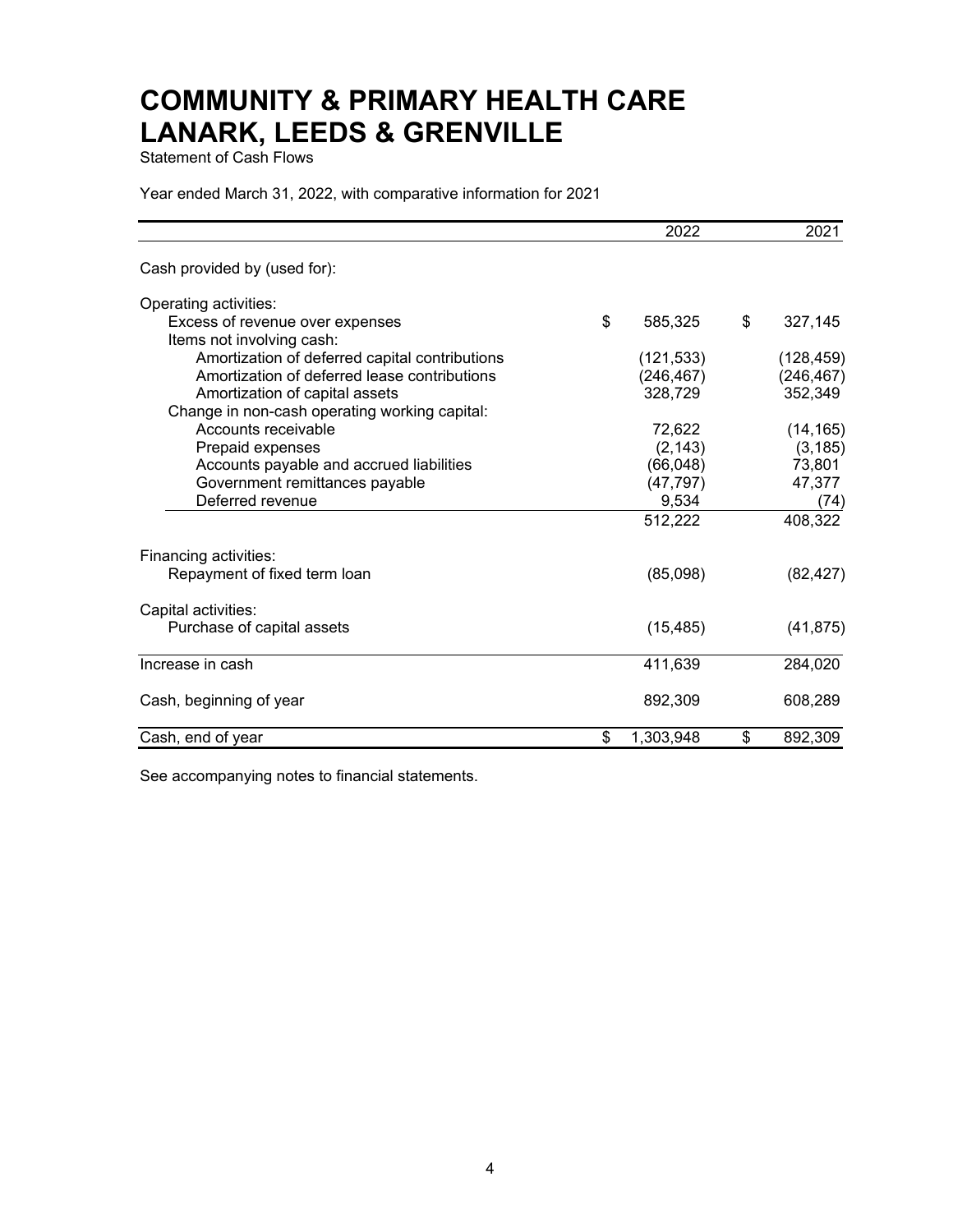Notes to Financial Statements

Year ended March 31, 2022

#### **1. Purpose of the Organization:**

Community & Primary Health Care Lanark, Leeds & Grenville ("CPHC" or the "Organization") is a local non-for-profit health organization that provides universally accessible and comprehensive primary health care and community support services to the people of Lanark, Leeds & Grenville and Kingston (Lifeline).

The Organization is incorporated without share capital under the under the laws of Ontario as a not-for-profit organization and is a registered charity under the Income Tax Act.

#### **2. Significant accounting policies:**

The financial statements have been prepared by management in accordance with Canadian accounting standards for not-for-profit organizations. Significant aspects of the accounting policies adopted by the Organization are as follows:

(a) Basis of presentation:

The Organization follows the deferral method of accounting for contributions. Grants and subsidies are recognized as revenue in the year in which the related expenses are incurred. Grants and subsidies received in advance are deferred for financial statement purposes. Unrestricted contributions are recognized as revenue when received or receivable if the amount to be received can be reasonable estimated and collection is reasonably assured.

(b) Revenue recognition:

Contributions from the Ministry of Health of Ontario are recognized as revenue in the year of receipt except for the following:

- (i) contributions relating to capital assets are credited to deferred capital contributions and recognized as revenue on the same basis as amortization of the related asset is charged against operations;
- (ii) unexpended funds at the end of the year from contributions by the Ministry of Health of Ontario to the General Fund reduce government contribution revenue and are reported as amounts payable unless approval has been received to use excess funds for specific expenses. Any overage in expenses may not be reimbursed by the Ministry of Health of Ontario in the future.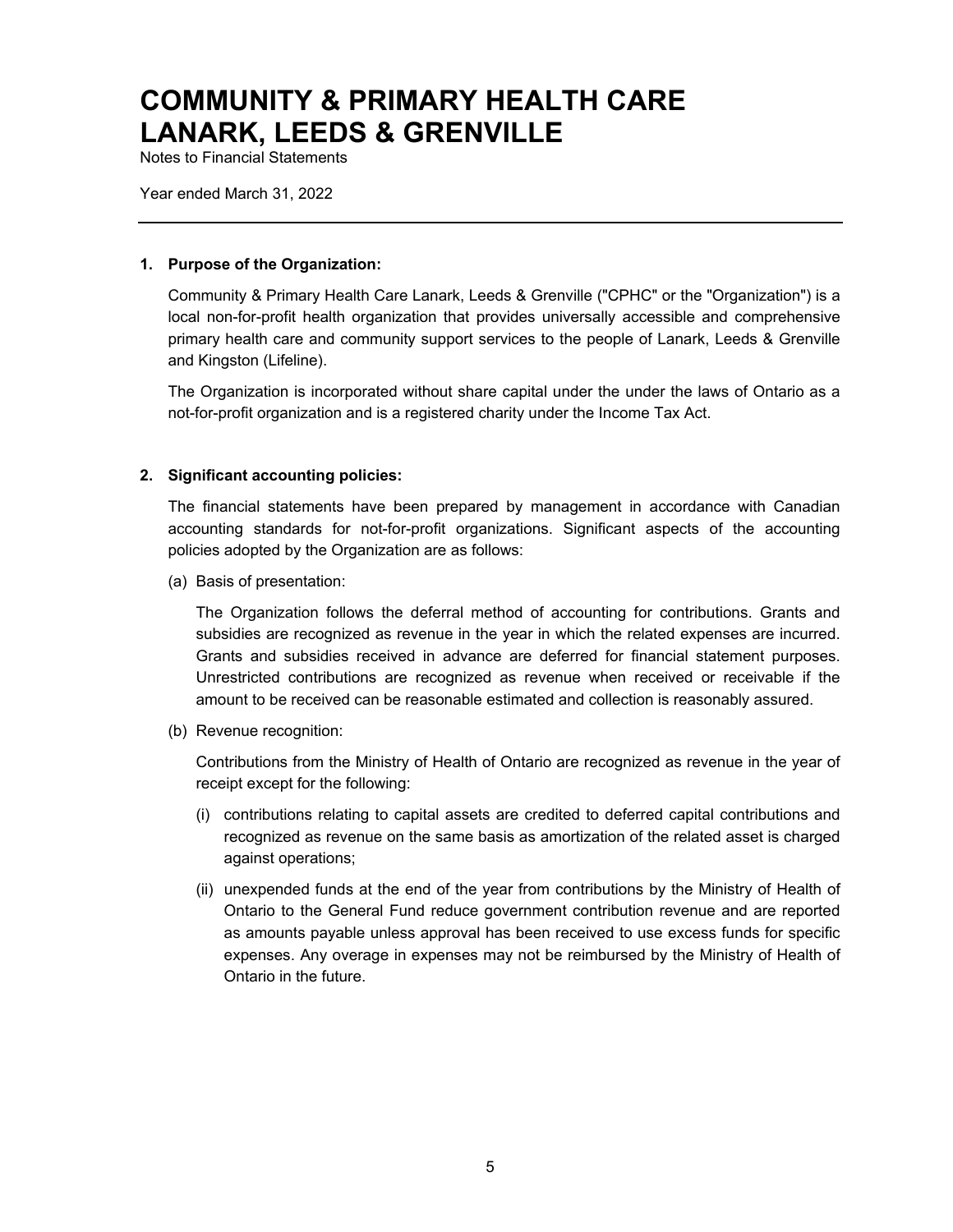Notes to Financial Statements (continued)

Year ended March 31, 2022

#### **2. Significant accounting policies (continued):**

(c) Deferred revenues:

The Organization receives certain amounts for which the related services have yet to be performed. These amounts are recognized as revenue in the fiscal year the related expenses are incurred or services performed.

(d) Capital assets:

Capital assets purchased by the Organization are recorded at cost and those donated to the Organization are recorded at their fair value at the date of acquisition when fair market value can be reasonably estimated. Capital assets are amortized on a straight-line basis with the following estimated rates:

| Asset                   | Rate          |
|-------------------------|---------------|
| <b>Buildings</b>        | 30 - 40 years |
| Furniture and equipment | 5 - 15 years  |
| Computer equipment      | 5 - 7 years   |

Leasehold improvements are amortized on a straight line basis over the term of the lease.

When a capital asset no longer contributes to the Organization's ability to provide services, its carrying amount is written down to its residual value.

The carrying value of an item of capital assets is tested for recoverability whenever events or changes in circumstances indicate that the carrying amount may not be recoverable. An impairment loss is recognized when the carrying amount is not recoverable and exceeds its fair value. Capital assets have been reviewed for full or partial impairment. Management has determined there are none.

(e) Expense recognition:

Expenses are recognized according to the accrual basis of accounting in that the expenses are recorded as incurred as a result of receipt of goods and services and the creation of a legal obligation to pay.

(f) Donated services:

No amounts are reflected in the statements for donated services since no objective basis is available to measure the value of such services. Nevertheless, a substantial number of volunteers donated significant amounts of their time to the Organization and its fundraising activities.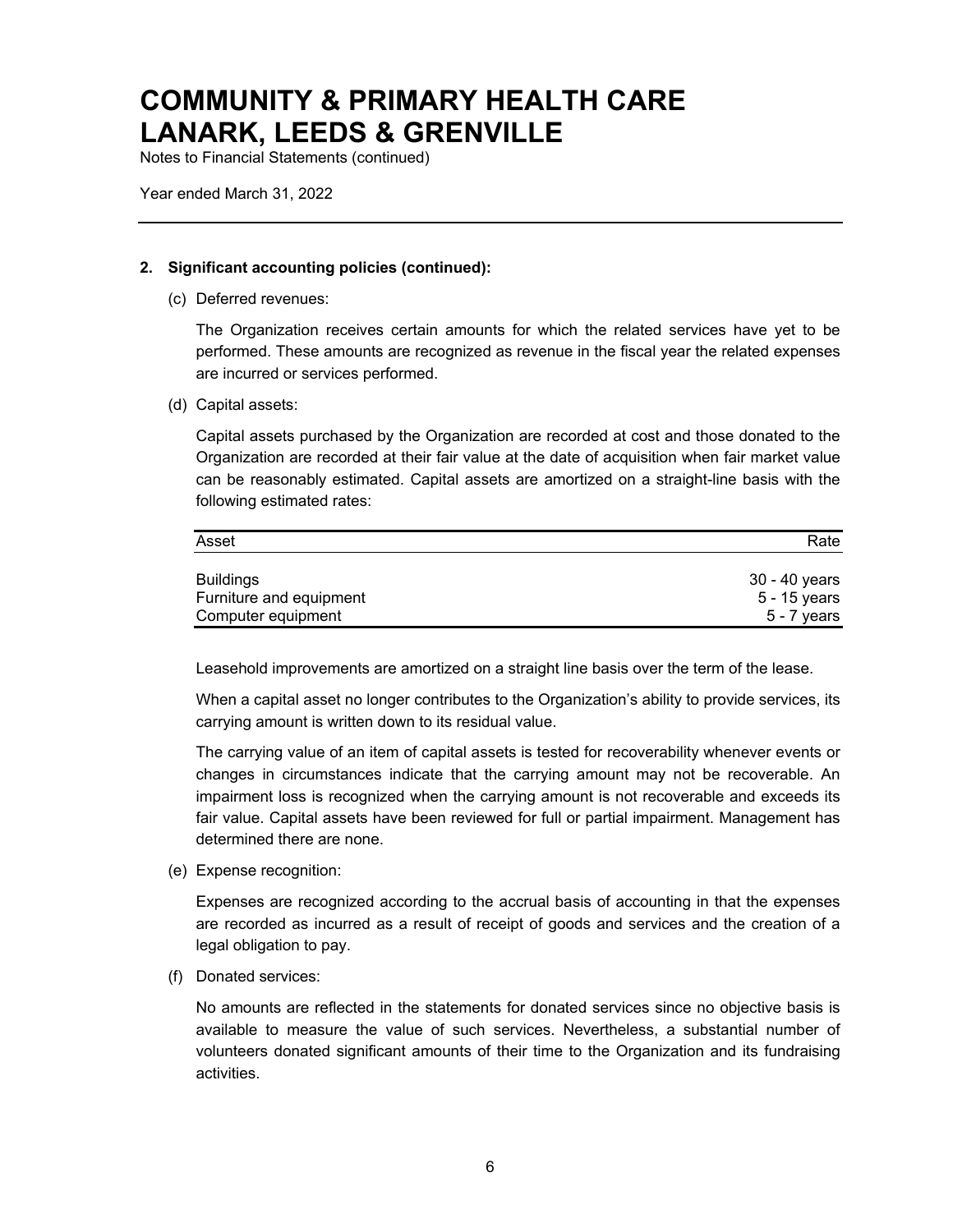Notes to Financial Statements (continued)

Year ended March 31, 2022

#### **2. Significant accounting policies (continued):**

(g) Financial instruments:

Financial instruments are recorded at fair value on initial recognition. Equity instruments that are quoted in an active market are subsequently measure at fair value. All other financial instruments are subsequently measured at cost or amortized cost, unless management has elected to carry the instruments at fair value. The Organization has not elected to carry any such financial instruments at fair value.

Sales and purchases of investments are recorded on the trade date. Transaction costs incurred on the acquisition of financial instruments measured subsequently at fair value are expensed as incurred. All other financial instruments are adjusted by transaction costs incurred on acquisition and financing costs. These costs are amortized using the straight line method.

Financial assets are assessed for indicators of impairment on an annual basis at the end of the fiscal year. Where an indicator of impairment is present, the Organization determines if there is a significant adverse change in the expected amount or timing of future cash flows from the financial asset. If there is a significant adverse change in the expected cash flows, the carrying value of the financial asset is reduced to the highest of the present value of the expected cash flows, the amount that could be realized from selling the financial asset or the amount the Organization expects to realize by exercising its right to any collateral. If events and circumstances reverse in a future period, an impairment loss will be reversed to the extent of the improvement, not exceeding the initial impairment charge.

(h) Use of estimates:

The preparation of the financial statements requires management to make estimates and assumptions that affect the reported amounts of assets and liabilities and disclosure of contingent assets and liabilities at the date of the financial statements and the reported amounts of revenue and expenses during the year. Actual results could differ from those estimates.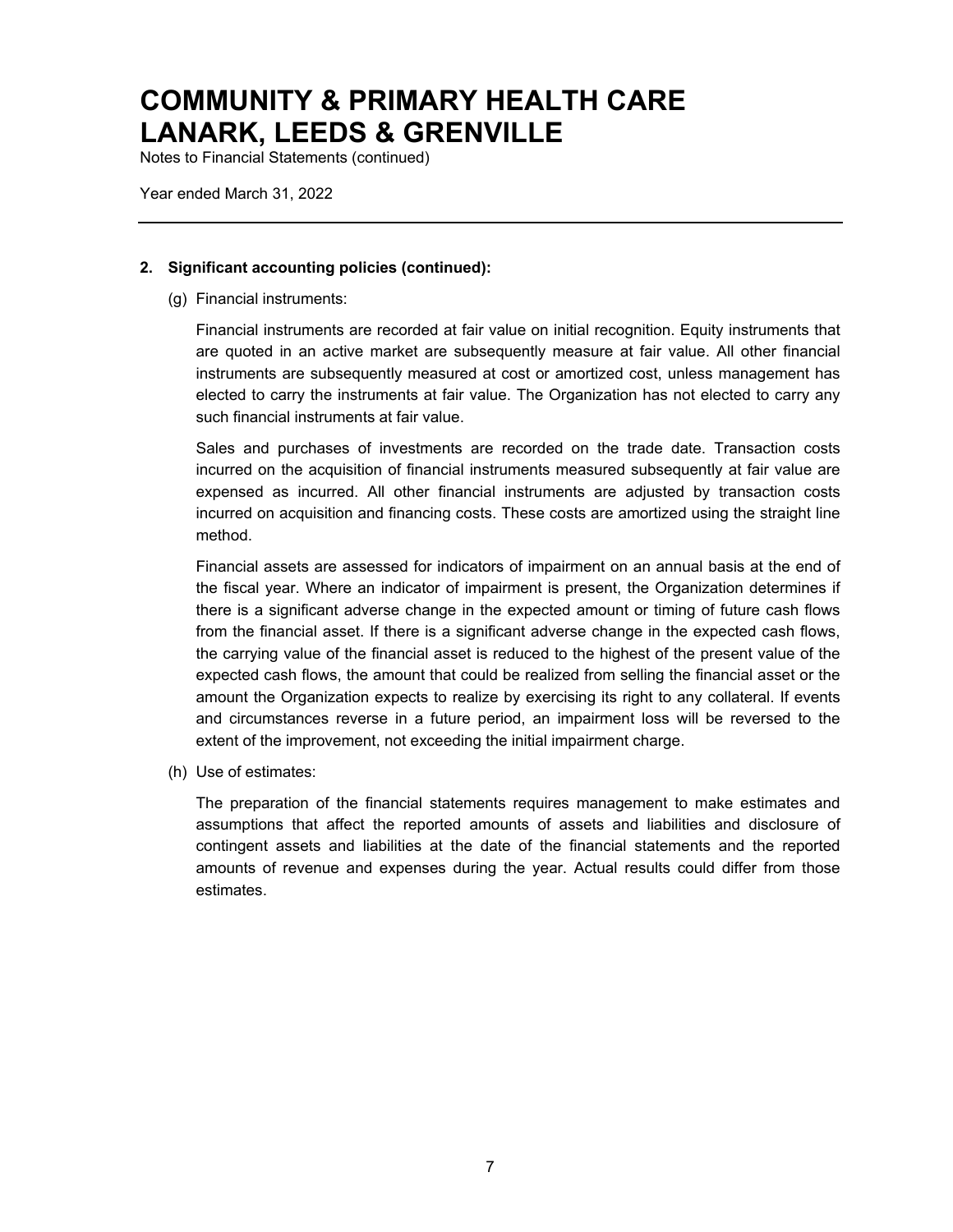Notes to Financial Statements (continued)

Year ended March 31, 2022

#### **2. Significant accounting policies (continued):**

(i) Pension plan:

The Organization participates in a defined benefit multi-employer pension plan. The plan is accounted for on a defined contribution plan basis as contributions to the benefit plan are determined by the plan administrator and are expensed when due. The most recent regulatory funding valuation of this multi-employer pension plan conducted as at December 31, 2021 disclosed actuarial assets of \$114,414 million (2020 - \$103,469 million) with accrued pension liabilities of \$85,905 million (2020 - \$79,852 million), resulting in a surplus of \$28,512 million (2020 - \$24,131 million). This filing valuation also confirmed that the plan was fully funded on a solvency basis as at December 31, 2021 based on the assumptions and methods adopted for the valuation.

#### **3. Capital assets:**

|                                                                           | Cost                                             | Accumulated<br>amortization           | 2022<br>Net book<br>value                    | 2021<br>Net book<br>value                     |
|---------------------------------------------------------------------------|--------------------------------------------------|---------------------------------------|----------------------------------------------|-----------------------------------------------|
| Land<br><b>Buildings</b><br>Furniture and equipment<br>Computer equipment | \$1,000,142<br>8,986,964<br>397,467<br>1,002,176 | \$<br>1,914,136<br>316,116<br>963.244 | \$1,000,142<br>7,072,828<br>81,351<br>38,932 | \$1,000,142<br>7,297,503<br>92,570<br>116,282 |
|                                                                           | \$11,386,749                                     | \$3,193,496                           | \$8,193,253                                  | \$8,506,497                                   |

Cost and accumulated amortization at March 31, 2021 amounted to \$11,371,714 and \$2,865,217, respectively.

Management has reviewed for impairment as of March 31, 2022 and 2021 and determined there is none.

#### **4. Deferred revenue:**

|                                                                          |   | 2022  | 2021 |
|--------------------------------------------------------------------------|---|-------|------|
| Balance, beginning of year                                               | S |       | \$   |
| Add: amounts received during the year for<br>gift cards not yet redeemed |   | 9,534 |      |
| Balance, end of year                                                     |   | 9.534 |      |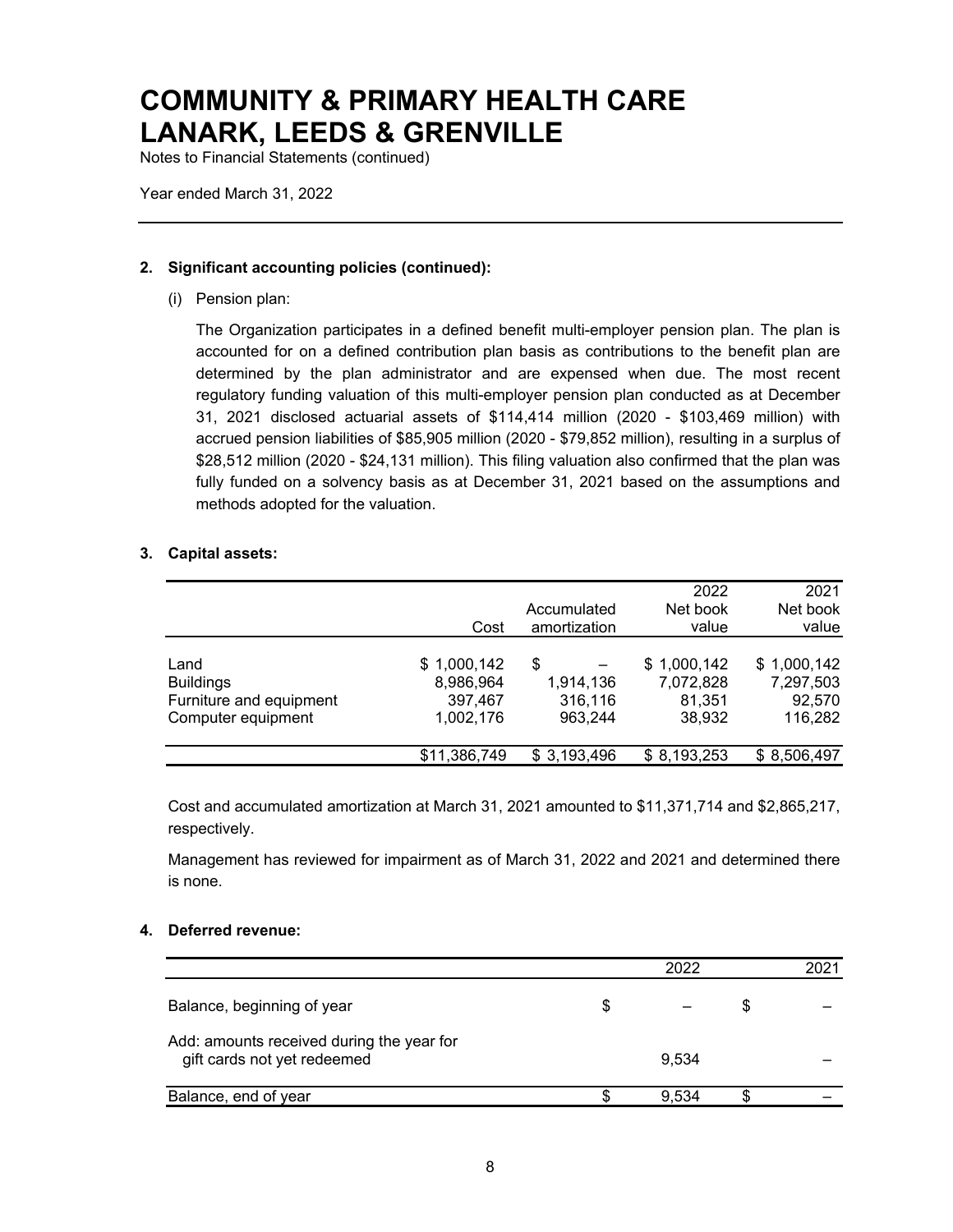Notes to Financial Statements (continued)

Year ended March 31, 2022

#### **5. Fixed term loan:**

|                                                                                                 | 2022            | 2021                                |
|-------------------------------------------------------------------------------------------------|-----------------|-------------------------------------|
| Fixed term loan, (3.33%), repayable in blended<br>monthly payments of \$10,881, due August 2024 | \$<br>1,319,500 | \$<br>1,404,598                     |
| Less: current portion                                                                           | 87,964          | 82,281                              |
| Balance, end of year                                                                            | \$<br>1,231,536 | \$<br>1,322,317                     |
| Repayment of the fixed term loan is as follows:                                                 |                 |                                     |
| 2023<br>2024<br>2025                                                                            |                 | \$<br>87,964<br>90,938<br>1,140,598 |

#### **6. Deferred contributions:**

(a) Deferred lease contribution:

This contribution represents funds received in advance relating to a 15 year lease agreement. If the lease is terminated before its expiry date of December 31, 2026, the unearned funds are required to be returned to the Ministry of Health of Ontario. This contribution is recognized as revenue over the life the lease.

\$ 1,319,500

|                                                                                                      | 2022                       |    | 2021                 |
|------------------------------------------------------------------------------------------------------|----------------------------|----|----------------------|
| Balance, beginning of year                                                                           | \$<br>1,827,966            | \$ | 2,074,433            |
| Less: amounts amortized to revenue                                                                   | (246, 467)                 |    | (246, 467)           |
| Balance, end of year                                                                                 | \$<br>1,581,499            | \$ | 1,827,966            |
| Shown as:                                                                                            |                            |    |                      |
| Current portion of deferred lease contributions<br>Long-term portion of deferred lease contributions | \$<br>246,467<br>1,335,032 | S  | 246,467<br>1,581,499 |
|                                                                                                      | \$1,581,499                |    | \$1,827,966          |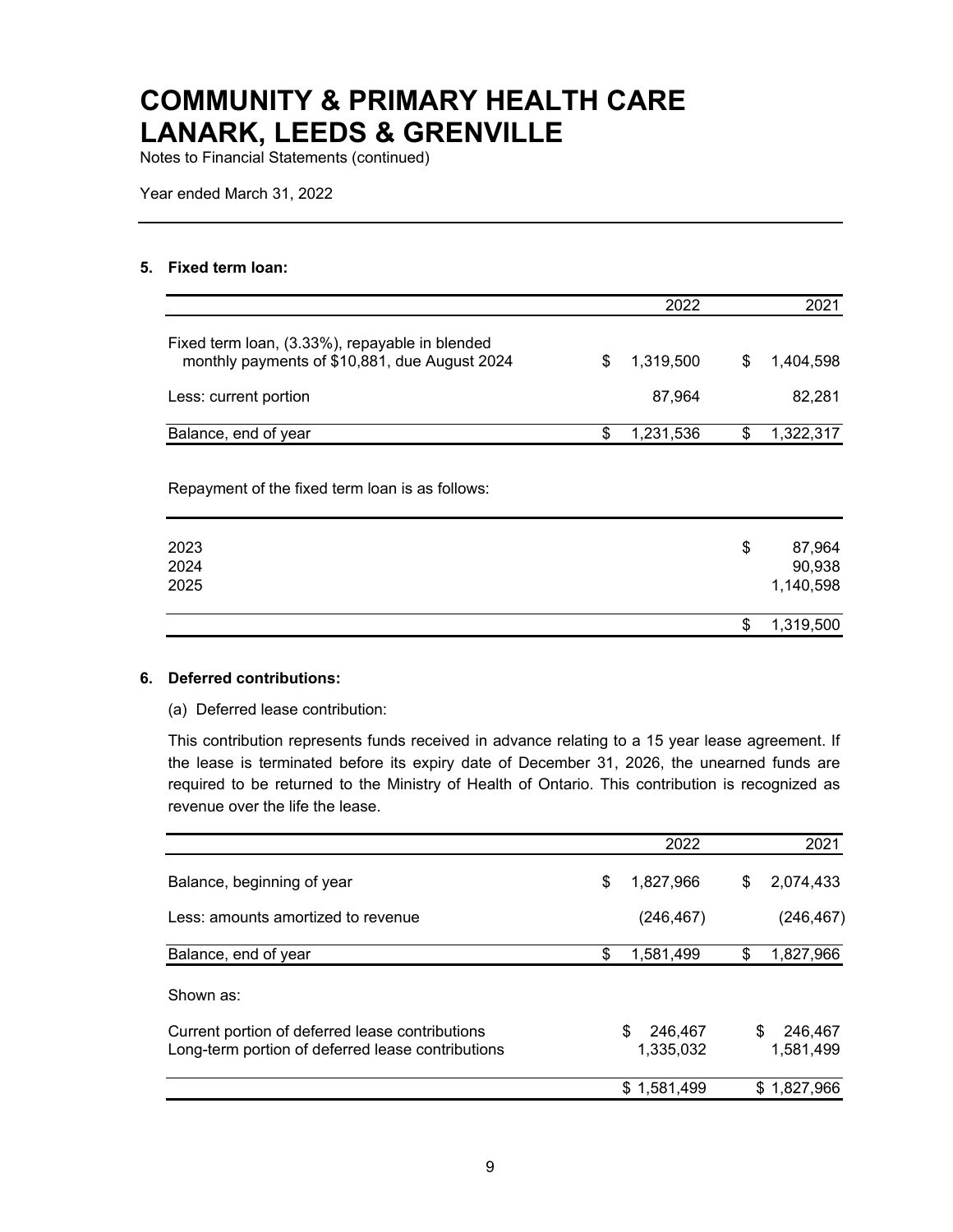Notes to Financial Statements (continued)

Year ended March 31, 2022

#### **6. Deferred contributions (continued):**

#### (b) Deferred capital contributions:

These contributions represent funds received for capital asset purchases. These contributions are being deferred and recognized as revenue on the same basis as the assets are amortized.

|                                    | 2022        | 2021        |
|------------------------------------|-------------|-------------|
| Balance, beginning of year         | \$3,514,042 | \$3,642,501 |
| Less: amounts amortized to revenue | (121, 533)  | (128, 459)  |
| Balance, end of year               | 3,392,509   | 3,514,042   |

#### **7. Pension plan:**

Substantially all of the employees of the Organization are members of the Healthcare of Ontario Pension Plan (the "Plan"), which is a multi-employer defined benefit pension plan available to all eligible employees of the participating members of the Ontario Hospital Association. Contributions to the plan made during the year by the Organization on behalf of its employees amounted to \$126,099 (2021 - \$117,156) and are included in the Statement of Operations.

Pension expense is based on Plan management's best estimates, in consultation with its actuaries, of the amount, required to provide a high level of assurance that benefits will be fully represented by fund assets at retirement, as provided by the Plan. The funding objective is for employer contributions to the Plan to remain a constant percentage of employees' contributions.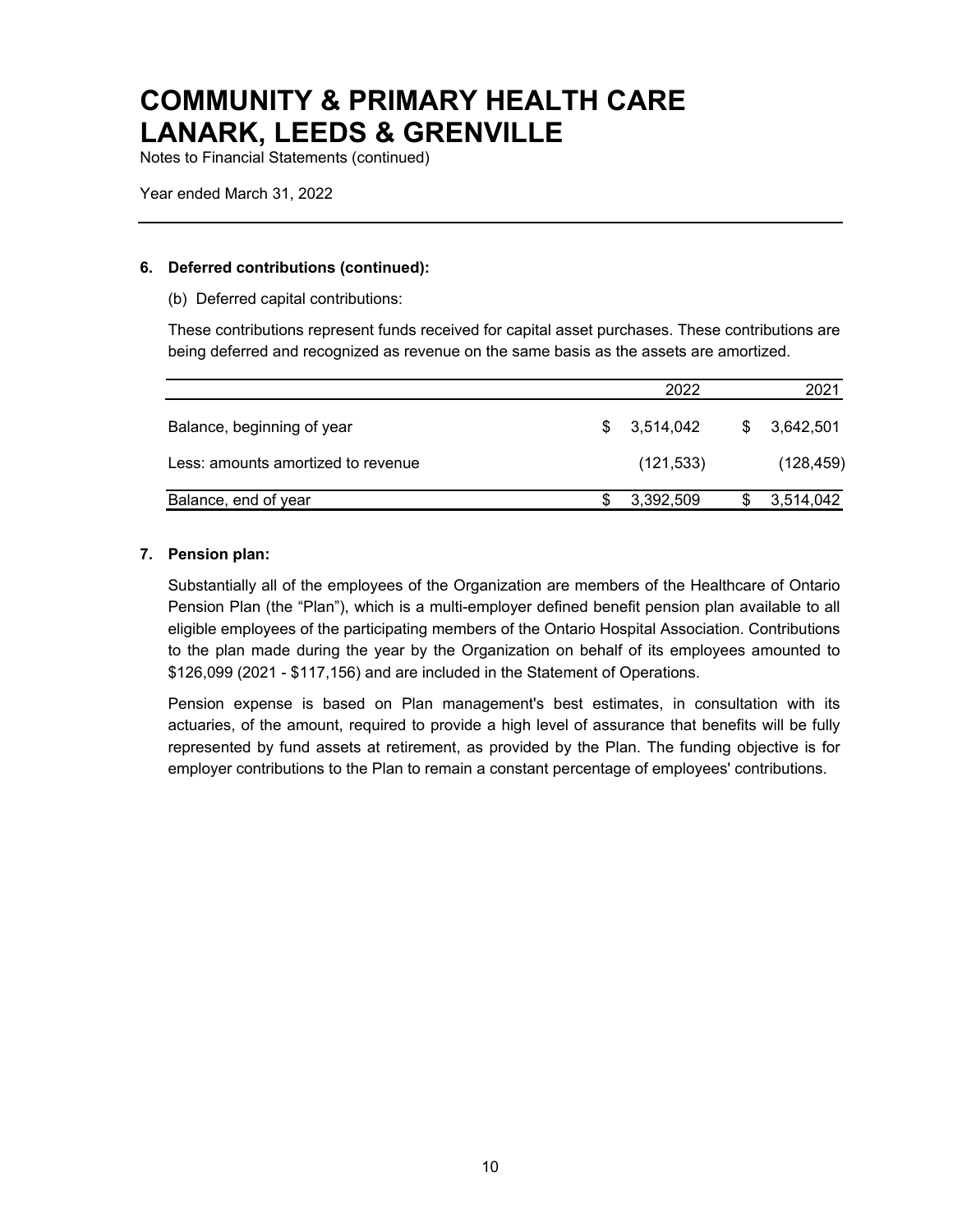Notes to Financial Statements (continued)

Year ended March 31, 2022

#### **8. Risk management:**

In the normal course of operations, the Organization is exposed to a variety of financial risks which are actively managed by the Organization.

The Organization's financial instruments consist of cash, accounts receivable and accounts payable and accrued liabilities. The fair values of cash, accounts receivable and accounts payable and accrued liabilities approximate their carrying values because of their expected short term maturity and treatment on normal trade terms.

The Organization's exposure to and management of risk has not changed from March 31, 2021.

(a) Credit risk:

Credit risk refers to the risk that a counter party may default on its contractual obligations resulting in a financial loss. The Organization is exposed to credit risk with respect to the accounts receivable and cash.

The Organization, on a continuous basis, accounts receivable and provides for any amounts that are not collectible in the allowance for doubtful accounts. The maximum exposure to credit risk of the Organization at March 31, 2022 is the carrying value of these assets.

The carrying amount of accounts receivable is valued with consideration for an allowance for doubtful accounts. The amount of any related impairment loss is recognized in the income statement. Subsequent recoveries of impairment losses related to accounts receivable are credited to the Statement of Operations.

There have been no significant changes to the credit risk exposure from March 31, 2021.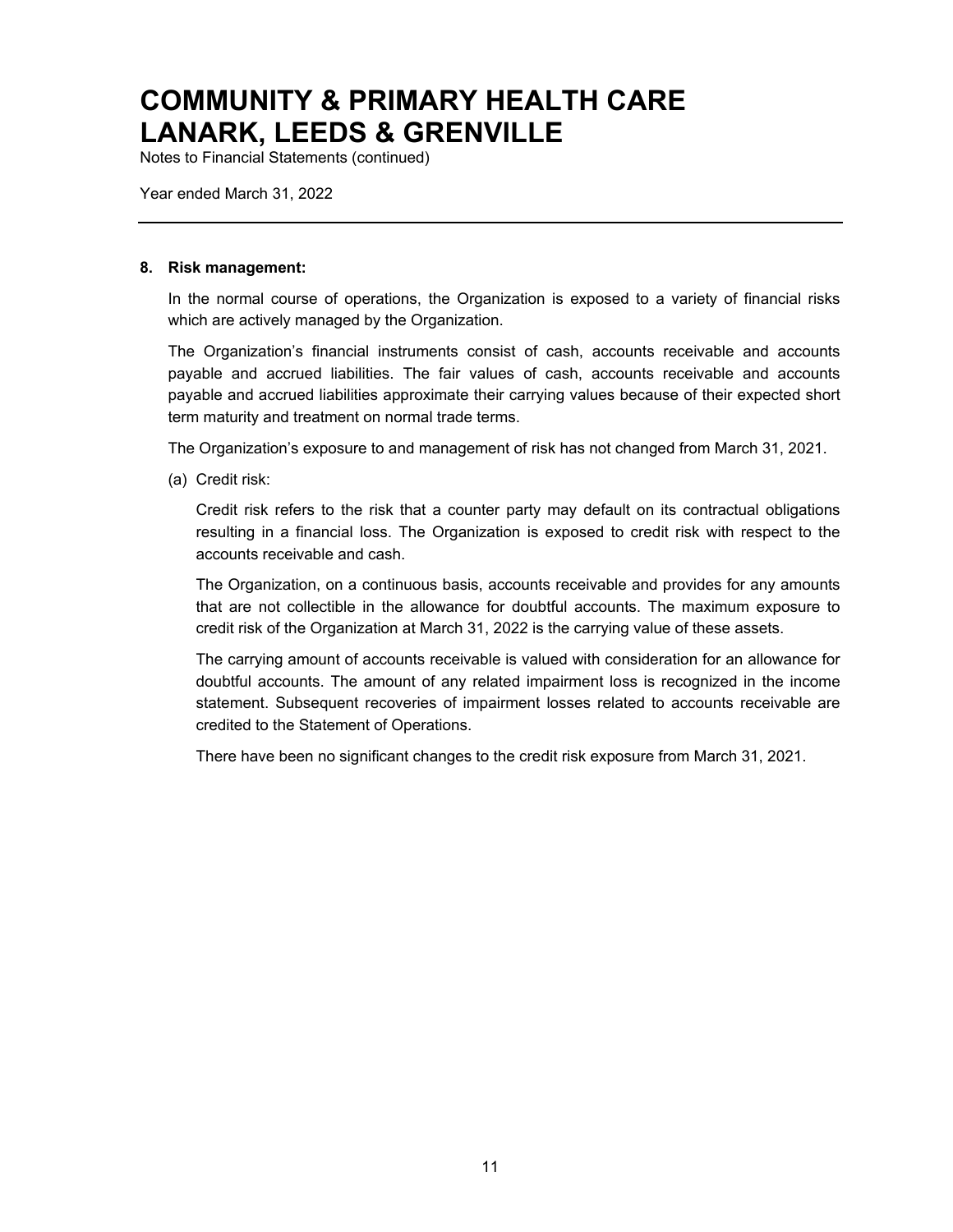Notes to Financial Statements (continued)

Year ended March 31, 2022

#### **8. Risk management (continued):**

(b) Liquidity risk:

Liquidity risk is the risk that the Organization will be unable to fulfill its obligations on a timely basis or at a reasonable cost. The Organization manages its liquidity risk by monitoring its operating requirements. The Organization prepares budget and cash forecasts to ensure it has sufficient funds to fulfill its obligations.

Accounts payable are generally due within 30 days of receipt of an invoice.

There have been no significant changes to the liquidity risk exposure from March 31, 2021.

(c) Interest rate risk:

Interest rate risk is the risk that the fair value of future cash flows or a financial instrument will fluctuate because of changes in the market interest rates.

Financial assets and financial liabilities with variable interest rates expose the Organization to cash flow interest rate risk. The Organization mitigates this risk through its fixed rate loan.

There has been no change to the interest rate risk exposure from 2021.

#### **9. Economic dependence:**

The Organization is dependent on the Ministry of Health of Ontario for a significant portion of its revenue. These funds are provided under a service agreement on an annual basis and the Organization's ability to continue as a going concern is dependent upon the renewal of these contacts.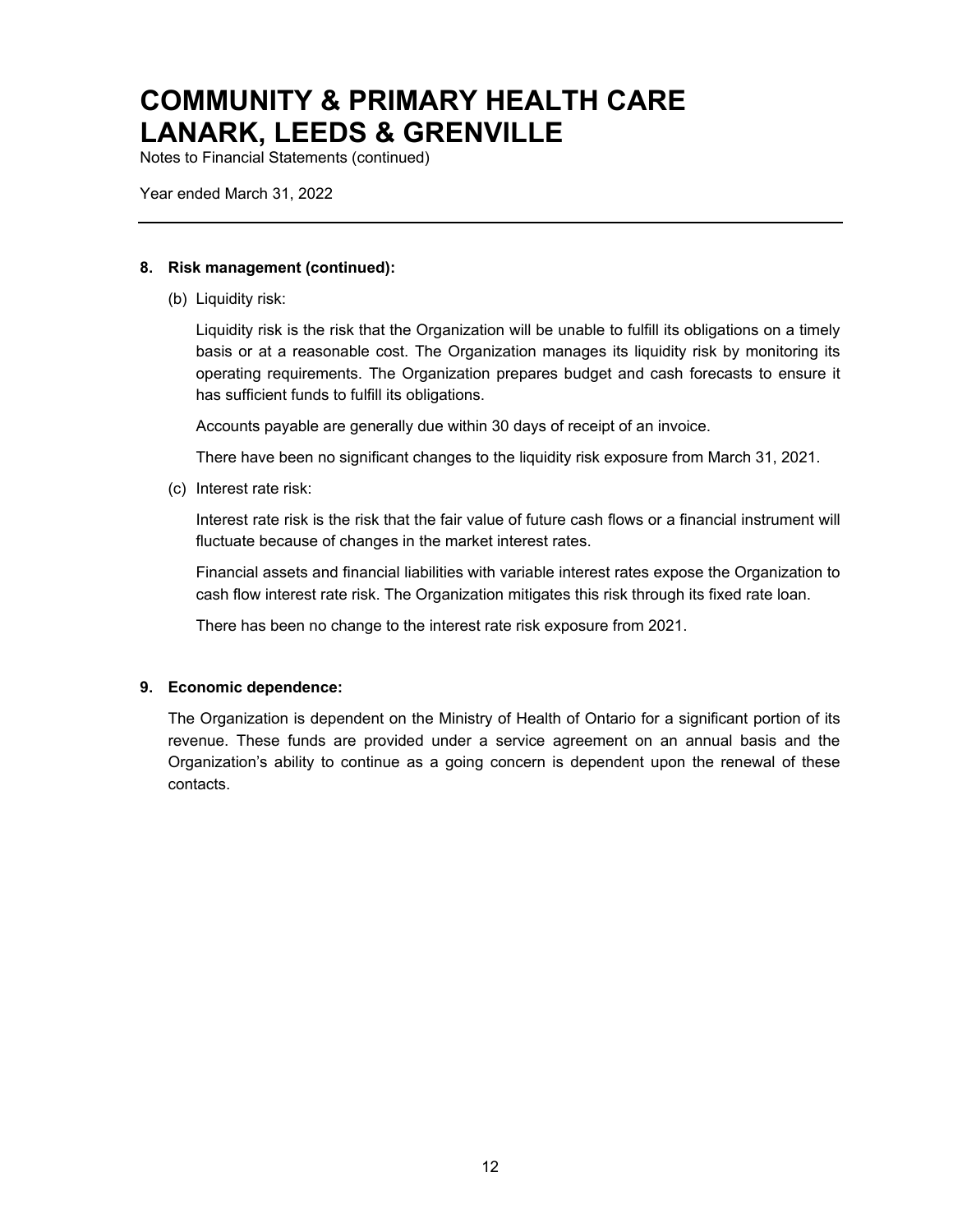Notes to Financial Statements (continued)

Year ended March 31, 2022

#### **10. Contingent liabilities:**

- (a) The nature of the Organization's activities is such that there may be litigation pending or in prospect at any time. With respect to claims as at March 31, 2022, management maintains that the Organization has valid defences and appropriate insurance coverage in place in the event that claims against the Organization are successful.
- (b) On July 1, 1987, a group of health care organizations, ("subscribers"), formed Healthcare Insurance Reciprocal of Canada ("HIROC"). HIROC is registered as a Reciprocal pursuant to Provincial Insurance Acts, which permits persons to exchange with other persons reciprocal contracts of indemnity insurance. HIROC facilitates the provision of liability insurance coverage of health care organizations in the provinces of Ontario, Manitoba, Saskatchewan and Newfoundland. Subscribers pay annual premiums, which are actuarially determined, and are subject to assessment for losses in excess of such premiums, if any, experienced by the group of subscribers for the years in which they were a subscriber. No such assessments have been made to March 31, 2022.

Since its inception in 1987, HIROC has accumulated an un-appropriated surplus, which is the total of premiums paid by all subscribers plus investment income less the obligation for claims reserves and expenses and operating expenses. Each subscriber which has an excess of premium plus investment income over the obligation for their allocation of claims reserves and expenses and operating expenses may be entitled to receive distributions of their share of the un-appropriated surplus at the time such distributions are declared by the Board of Directors of HIROC. There are no distributions receivables from HIROC as of March 31, 2022.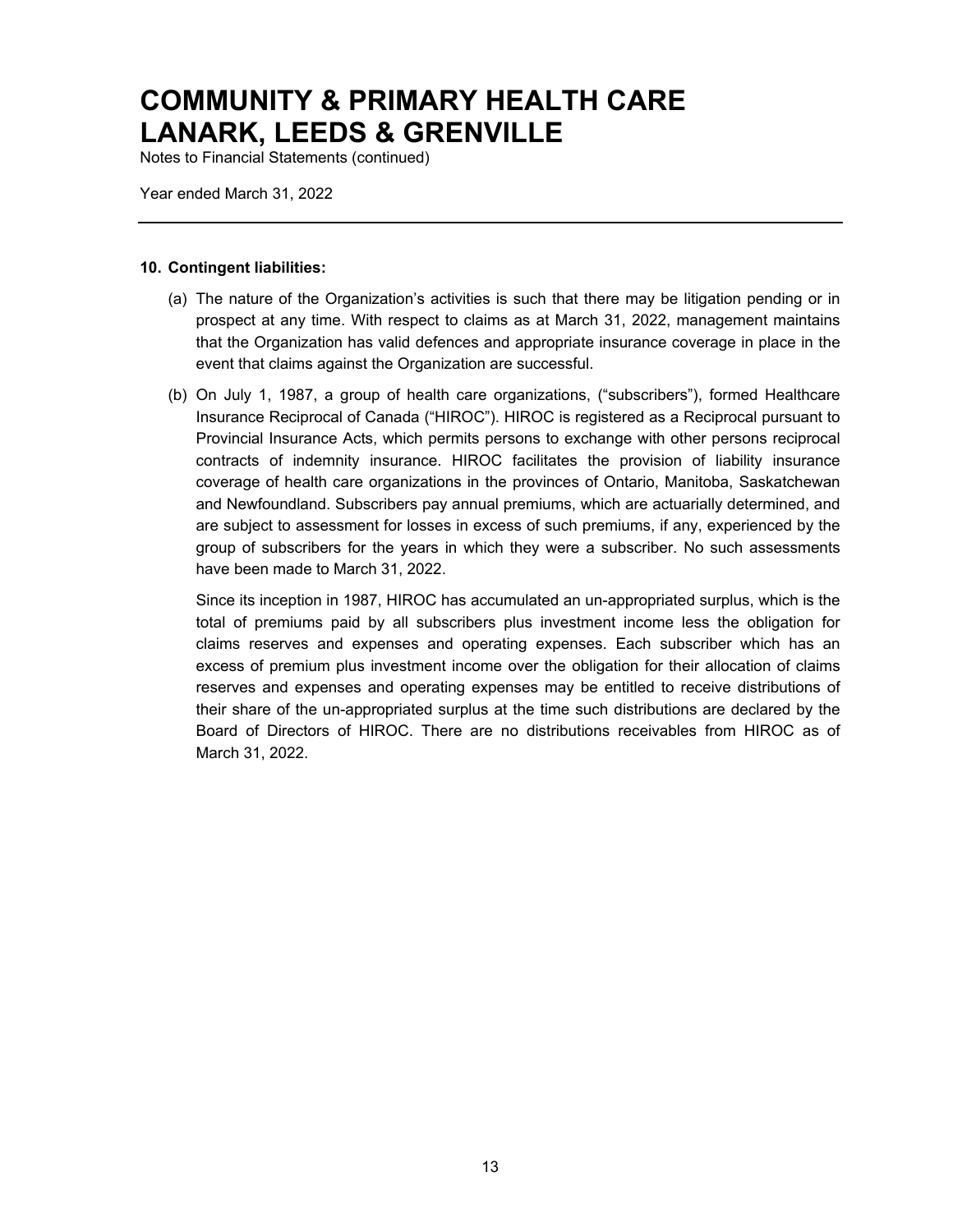Notes to Financial Statements (continued)

Year ended March 31, 2022

#### **11. Invested in capital assets**

(a) Investment in capital assets is calculated as follows:

|                                        |   | 2022        | 2021        |
|----------------------------------------|---|-------------|-------------|
| Capital assets<br>Amounts financed by: | S | 8,193,253   | 8,506,497   |
| Deferred capital contributions         |   | (3,392,509) | (3,514,042) |
| Fixed term loan                        |   | (1,320,500) | (1,404,598) |
|                                        |   | 3.480.244   | 3,587,857   |

(b) Change in net assets investment in capital assets is calculated as follows:

|                                                                                                                          | 2022                        | 2021                        |
|--------------------------------------------------------------------------------------------------------------------------|-----------------------------|-----------------------------|
| Deficiency of revenue over expenses:<br>Amortization of deferred capital contributions<br>Amortization of capital assets | \$<br>121,533<br>(328, 729) | \$<br>128,459<br>(352, 349) |
|                                                                                                                          | \$<br>(207,196)             | \$<br>(223,890)             |
|                                                                                                                          |                             |                             |
|                                                                                                                          | 2022                        | 2021                        |
| Net change in investment in capital assets:<br>Purchase of capital assets                                                | \$<br>15,485                | \$<br>41,875                |
| Repayment of fixed term loan                                                                                             | 84,098                      | 82,427                      |
|                                                                                                                          | \$<br>99,583                | \$<br>124,302               |